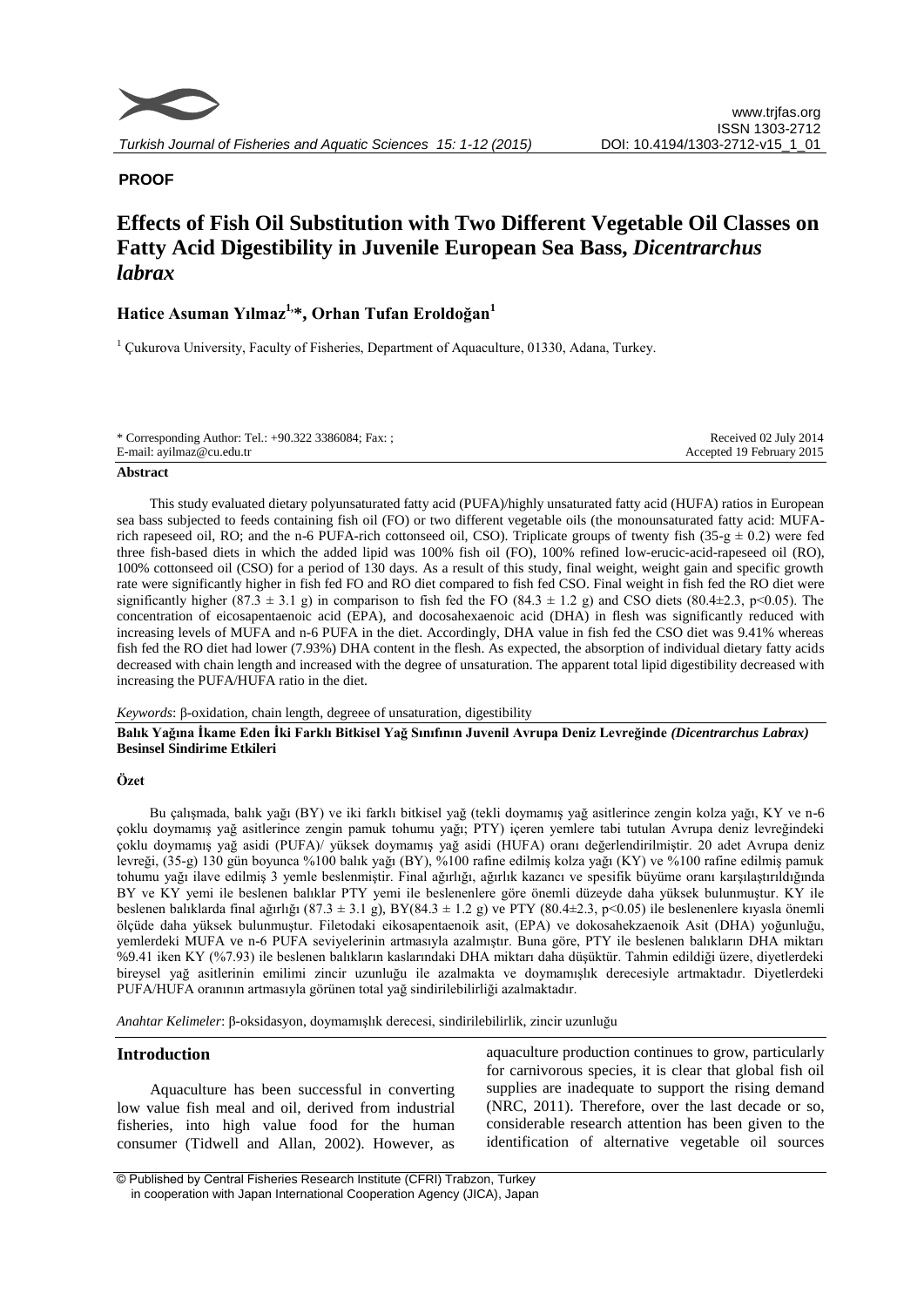(corn, sunflower, linseed etc.) that are easy to produce, economically viable and rich in essential fatty acids (Dernekbaşı and Karayücel, 2010; NRC 2011). However, in marine fish feeds the use of vegetable oils as the sole lipid source is limited by the low ability of these species to convert α-linoleic (LA, 18:2n-6) and linolenic (LNA, 18:3n-3), abundant in many plant oils, into arachidonic (ARA, 20:4n-6), eicosapentaenoic acid (EPA, 20:5n-3) and docosahexaenoic acid (DHA, 22:6n-3). Thus, the partial replacement of fish oil by vegetable oils would be only possible when these fatty acids are present in the diets in sufficient levels to meet essential fatty acid requirements, which can generally be achieved when fishmeal is included in the diet in the range of 30 – 50% (Izquierdo *et al.,* 2005; Benedito-Palos *et al.,* 2008; Ng and Gibon 2010; Eroldoğan *et al.,* 2013).

Compared with other temperate and warm water marine species, European sea bass (*Dicentrarchus labrax*) is a strict carnivore with a low ability to convert fatty acid acids to higher homologues, although products of each of the key enzymes (i.e. elongase, Δ-6 desaturase and Δ-5 desaturase) involved in the desaturation and elongation of  $C_{18}$ fatty acids have been reported (Mourente *et al.,* 2005a; Turchini *et al.,* 2009). However, previous studies have demonstrated that the dietary fish oil component of the diet can be substituted to levels of 50-60% (Montero *et al*., 2005; Mourente *et al.,* 2005 b; Richard *et al.,* 2006) and 100% (Eroldoğan *et al.,* 2012; Eroldoğan *et al.,* 2013). However, one of the principal effects of fish oil substitution is the unavoidable and detrimental impact on the final fillet concentrations of long chain omega-3 fatty acids (n-3 LC PUFA) and the modification of specific fatty acid digestibility. Thus, the potential for dietary alternative vegetable lipids to be used in fish diets is limited by their degree of digestibility.

In general, fatty acid digestibility is dictated by chain length and degree of unsaturation. Higher fatty acid digestibility is therefore observed for LC PUFA, followed by C<sup>18</sup> PUFA, MUFA, and SFA (Francis *et al.* 2007). In this sense, there are large variations between the fatty acid compositions of the major vegetable oils used by the aqua feed industry. Of the oils available for utilization in aquafeed formulations, several studies have investigated the potential inclusion of those rich in MUFA or other n-6 PUFA ( Torstensen *et al.,* 2004; Stubhaug *et al.,* 2007; Turchini and Francis, 2009) However, specific and direct comparisons of these two types of oils are scarce in relation to individual fatty acid digestibility. A recent study with sea bass demonstrated that the apparent *in vivo* β-oxidation of dietary fatty acids was significantly affected by the dietary lipid source (Eroldoğan *et al.,* 2013). However, the fatty acid or lipid digestibility in terms of dietary PUFA/HUFA ratio has always been reported as none or minimal (Eroldoğan *et al*., 2013; Francis *et al.,* 2007). Therefore, the present study was undertaken to evaluate the efficacy of using refined RO and CSO substitute for the supplemental fish oil in a practical diet for European sea bass (35-g) taking into account the lipid digestibility and dietary PUFA/HUFA ratio.

### **Materials and Methods**

Three diets (3 mm) of equivalent crude protein  $(*460 \text{ g crude protein kg}^{-1}$  dry weight), energy  $(* 21.9)$ KJ/kg) and lipid  $($  200 g lipid  $kg^{-1}$  dry weight) concentration were formulated. The diets were formulated to satisfy the nutritional requirement of marine fish (NRC, 2011). The diets had identical ingredient compositions, with the exception of the lipid source which consisted of either 100% fish oil (FO), 100% refined low-erucic-acid-rapeseed oil (RO) and 100% cotton seed oil (CSO) (100 g/kg diet) with the remainder originating from anchovy oil (*Engraulis encrasicolus*) (Table 1). All diets contained 510 g/kg of fish meal as the main protein sources and were cold-pelleted with a laboratory pellet mill.

European sea bass (*Dicentrarchus labrax*) juveniles used in this study were obtained from a commercial hatchery (Akuvatur, Ltd., Adana, Turkey) and transported to an indoor system where they were acclimated in fiberglass tanks for a four week period. Following this, 180 fish (initial weight 35.4  $g \pm 0.2$ ) were anaesthetized (2-phenoxyethanol at 0.5 ml/L), individually weighed and randomly distributed amongst 9 fiberglass tanks of 400-l with 20 fish per tanks -1. Tanks were continuously provided aerated seawater (38 ppt) at a flow rate of approximately 2 L min -1. Water parameters such as pH and dissolved oxygen were continuously monitored with an YSI model salinometer (Yellow Springs Instrument Yellow springs, OH, USA), an oxygen meter and pH meter (pH 315i Set, WTW Measurement Systems, Germany). The water temperature was maintained at 26.0±0.7ºC and fish were subjected to a 12-h light/12 h dark photo-period regime over the course of the study. Triplicate groups of fish were each fed one of the three aforementioned diets by hand to apparent satiation three times daily (0900 h, 1300 h and 1800 h) for 130 days. Utmost care was taken to assure that all feed was consumed. Feed intake was determined daily and all fish were individually weighed every 10 days.

At the beginning of the experiment, an initial sample of 15 fish from a common pool of fish was culled and stored at -20°C for subsequent determination of their initial proximate and lipid compositions (the analyses were conducted on composite samples of fish each; n=3). At the end of the experiment, all fish were individually weighed each tanks and three fish were sampled randomly from each replicate group (tank) per diet treatment for subsequent determination of whole body and flesh proximate and flesh fatty acid composition. Whole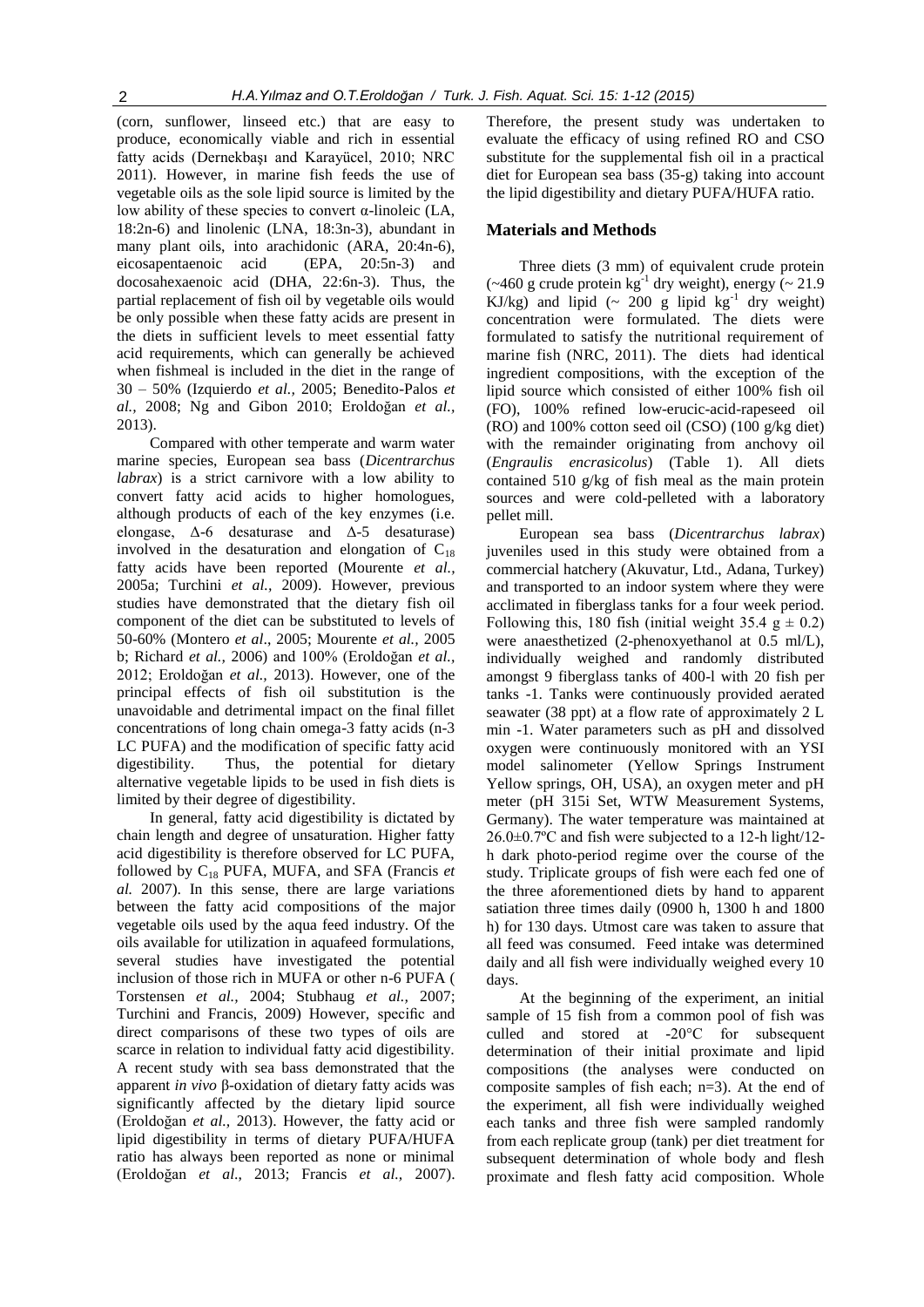|                                        | Diets           |                 |                 |
|----------------------------------------|-----------------|-----------------|-----------------|
|                                        | FO              | <b>RO</b>       | <b>CSO</b>      |
| Dietary Ingredients (g $kg^{-1}$ )     |                 |                 |                 |
| Fish meal <sup>a</sup>                 | 510             | 510             | 510             |
| Corn gluten $b$                        | 225             | 225             | 225             |
| Dextrin <sup>b</sup>                   | 70              | 70              | 70              |
| Fish oil <sup>a</sup>                  | 100             |                 |                 |
| Refined low-erucic-acid-rapeseed oil c |                 | 100             |                 |
| Cottonseed oil <sup>c</sup>            |                 |                 | 100             |
| Carboxymethyl cellulose <sup>d</sup>   | 37              | 37              | 37              |
| $Cr_2O_3$ <sup>e</sup>                 | 10              | 10              | 10              |
| Di Calcium Phosphate <sup>d</sup>      | 23              | 23              | 23              |
| Mineral premix f                       | 15              | 15              | 15              |
| Vitamin premix <sup>f</sup>            | 10              | 10              | 10              |
| Proximate composition $(\%)$           |                 |                 |                 |
| Dry matter                             | $86.0 \pm 0.16$ | $86.1 \pm 0.26$ | $86.0 \pm 0.69$ |
| Protein                                | $45.9 \pm 0.64$ | $45.9 \pm 0.66$ | $46.9 \pm 1.05$ |
| Lipid                                  | $20.4 \pm 0.73$ | $20.0 \pm 0.96$ | $19.5 \pm 0.36$ |
| Ash                                    | $12.7 \pm 0.21$ | $12.3 \pm 0.07$ | $12.3 \pm 0.25$ |
| Gross energy $(kJ/g)^{g}$              | $21.0 \pm 0.29$ | $19.9 \pm 0.33$ | $20.0 \pm 0.18$ |

**Table 1.** Formulation and proximate compositions (%) of experimental diets fed to European sea bass for 130 days

<sup>a</sup> Supplied by Sibal Black Sea Feed, İzmir, Turkey (Anchocy meal-crude protein 70%).

<sup>b</sup> Supplied by Sunar Mısır, Adana, Turkey.

<sup>c</sup> Çukurova Corporative Enterprise, Adana, Turkey.

d Interlab Laboratory Supplies, İstanbul, Turkey.

e Sigma-Aldrich, Inc., St Louis, MO, USA.

<sup>f</sup>Vitamin and mineral added minimum to NRC recommendations. Supplied by Sibal Black Sea Feed, İzmir, Turkey.

<sup>g</sup>Calculated based on the standard physiological fuel values: 19 kJ g<sup>-1</sup> for protein, 36 kJ g<sup>-1</sup> for lipid and 15 kJ g<sup>-1</sup> for carbohydrate.

body and flesh samples from each replicate tank were pooled and ground to a homogeneous consistency using a centrifugal mill fitted with a 0.25 mm and stored at -20°C for subsequent chemical analysis. All fish handling procedures complied with Turkish guidelines for animal care (No. 28141) set by the Ministry of Food, Agriculture and Livestock.

Faecal samples were collected during the last 15 days of the feeding trial. Prior to collection, a specific faecal collection column was fitted to each of the experimental tanks using the Guelph system (Cho *et al*. 1982), which was modified as described by Tibbetts *et al.* (2006). Faecal samples were collected on a daily basis. After the final meal (1800 h), tanks were siphoned to remove the uneaten feed and the feacal collection columns set on each tank were covered with ice in a plastic bag to minimize possible bacterial growth. The following morning, the faeces deposited between the pm and am feed were collected and stored at -20°C until analysis. The diets and freeze-dried faecal samples (around 35 g wet faeces for each tank) were analyzed for chromic oxide  $(Cr_2O_3)$  content according to Furukawa and Tsukahara (1966). The apparent digestibility coefficients of fatty acids were calculated from standard formula (Maynard *et al* .,1979).

Determinations of moisture, ash and protein in diets and fish samples were conducted as described below. Percent moisture samples were dried to constant weight at 103 ºC. Ash content was determined by burning the samples at 450 ºC for 5 h (AOAC, 1995). Protein (N x 6.25) content was

determined using an automated Kjeldahl Kjeltec 2200 (Foss Tecator, Högans, Sweden). Gross energy content of the test diets was calculated on the basis of 19, 36 and 15  $kJ$   $g^{-1}$  for protein, lipid and carbohydrate, respectively. Lipids were extracted according to the procedure of Folch *et al.* (1957). Following the lipid extraction, fatty acid methyl esters (FAME) were prepared according to Metcalfe & Schmitz (1961) and analyzed as described previously (Czesny and Dabrowski, 1998) with some modifications. Briefly, the FAME obtained were separated by gas chromatography (Agilent 6890 N), equipped with a flame ionization detector and fitted with a DB 23 capillary column (60 m, 0.25 mm i.d. and 0.25  $\mu$ m) injector and detector temperature program was 190 ºC for 35 min then increasing at 30 ºC per min up to 220 ºC where it was maintained for 5 min. Carrier gas was hydrogen (2 ml min<sup>-1</sup> and split ratio was 30:1). The individual fatty acids were identified by comparing their retention times to that of a standard mix of fatty acids (Supelco 37 component FAME mix).

The effect of the dietary treatment on the growth performance of the fish was assessed using the following formulas:

(1) Wet weight gain  $(WG)$  (g) = (final mean wet weight (FW) (g) −initial mean wet weight  $(IW) (g)$ 

(2) Specific growth rate (SGR) (% body weight/day) =  $[(\ln FW (g) -\ln IW (g)) / \text{time (days)}] \times$ 100, (Company *et al*., 1999),

(3) Dry feed intake (DFI)  $(g/fish) = total$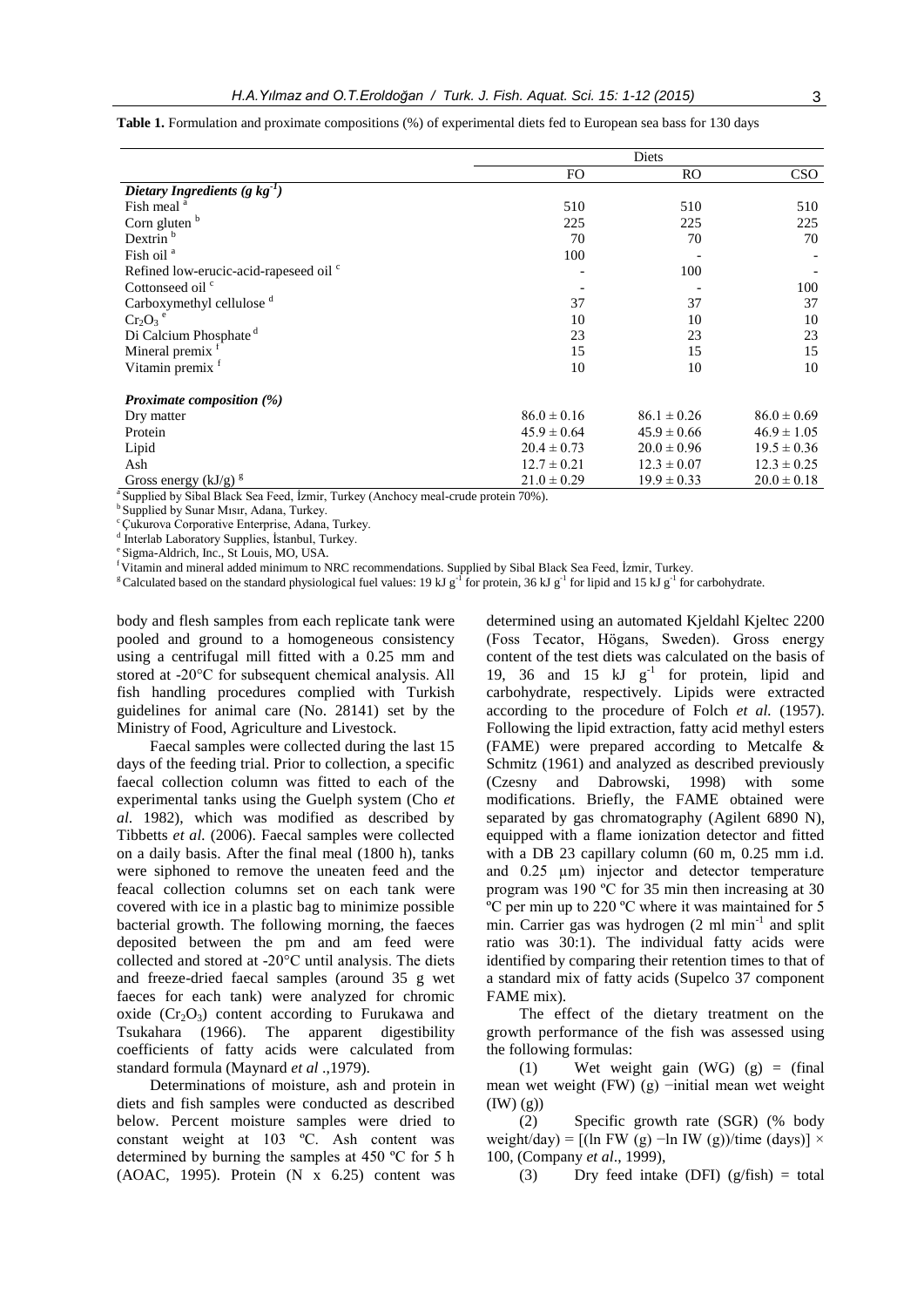daily dry feed intake/fish over 130 days

(4) Feed conversion ratio  $(FCR) = dry$  feed fed (g) / weight gain (g), (Santinha *et al*., 1999),

All data were reported as means ± standard error (*n*=3; *N*= 9) throughout the text. Data were analyzed by one-way analysis of variance (ANOVA) at a significance level of 0.05% following confirmation of normality and homogeneity of variance. Two-way ANOVA was used to separate the effects of dietary treatment, fatty acid structure and their interaction. Where significant differences were detected, data were subjected to Duncan's post hoc test for identifying homogeneous subset (SPSS16.0, SPSS Inc., Chicago, IL, USA).

### **Results**

The proximate composition of the three fish meal-based diets was uniform in all respects (protein, lipid, and gross energy), differing only in the source of the dietary lipid (Table 1). Lipid and protein content ranged from 19.5% to 20.4% g and 45.9% to 46.9%, respectively. The fatty composition of the

three experimental diets clearly reflected that of the oil source used in the formulation (Table 2). The FO diet was characterized by a high content of total n-3 LC-PUFA (15.87%), including EPA (5.28%) and DHA (7.0 %). The RO diet containing low-erucicrapeseed oil was dominated by the highest levels of oleic acid, 18:1n-9 (47.65%), while the CSO diet was dominated by LA (45.70%). The PUFA / HUFA ratio of the diets were 2.1, 11.4 and 29.3 for FO, RO and CSO, respectively. All the experimental diets were well accepted by the treatment groups and subsequently no significantly differences in feed intake were observed (P>0.05).

During the experimental period, mortality was low and unaffected by the dietary treatment. However, the dietary treatments did exert an influence on growth performance. European sea bass fed the RO diet were significantly larger  $(87.3 \pm 3.1 \text{ g})$  in comparison to fish fed the FO (84.3  $\pm$  1.2 g) and CSO diets  $(80.4 \pm 2.3, P < 0.05)$ .

Accordingly, weight gain percentage was significantly higher in fish fed the RO diet and FO diet in comparison to fish fed the CSO diet. No

**Table 2.** Total fatty acid composition (% total lipid) of the experimental diets

|                |                 | Diets              |            |
|----------------|-----------------|--------------------|------------|
| Fatty acids    | $\overline{FO}$ | RO <sub>(CO)</sub> | CSO (CSO)  |
| 14:0           | 3.93            | 1.61               | 1.92       |
| 16:0           | 15.23           | 11.16              | 22.40      |
| 18:0           | 3.39            | 3.05               | 3.12       |
| 20:0           | 0.46            | 0.73               | 0.45       |
| 22:0           | 3.35            | 1.08               | 0.36       |
| $\text{SFA}^*$ | 26.98           | 18.2               | 28.70      |
| 14:1           | 0.19            | 0.09               | 0.08       |
| $16:1n-7$      | 4.55            | 1.68               | 1.77       |
| $18:1n-9$      | 25.96           | 47.65              | 18.72      |
| $18:1n-7$      | 2.87            | 3.10               | 1.37       |
| $20:1n-11$     | 0.49            | 0.06               | 0.04       |
| $20:1n-9$      | 3.69            | 1.64               | 0.41       |
| $22:1n-11$     | 0.05            | 0.09               | 0.01       |
| MUFA*          | 39.24           | 55.12              | 23.00      |
| $18:2n-6$      | 12.47           | 18.55              | 45.70      |
| $18:3n-6$      | 0.10            | 0.07               | 0.19       |
| $20:2n-6$      | 0.54            | 0.14               | 0.07       |
| $20:4n-6$      | 0.42            | 0.08               | 0.06       |
| $22:4n-6$      | 0.36            | 0.07               | 0.01       |
| n-6 PUFA*      | 14.34           | 18.94              | 46.06      |
| $18:3n-3$      | 2.62            | 5.36               | 0.49       |
| $18:4n-3$      | 0.94            | 0.10               | 0.06       |
| $20:3n-3$      | 0.23            | 0.05               | 0.02       |
| $20:4n-3$      | 0.95            | 0.08               | $\ast\ast$ |
| $20:5n-3$      | 5.28            | 0.92               | 0.57       |
| $22:5n-3$      | 2.06            | 0.27               | 0.36       |
| $22:6n-3$      | 7.35            | 0.97               | 0.69       |
| n-3 PUFA       | 19.43           | 7.75               | 2.19       |
| <b>PUFA</b>    | 33.79           | 26.68              | 48.25      |
| <b>LC-PUFA</b> | 16.23           | 2.61               | 1.81       |
| n-6 LC-PUFA    | 0.36            | 0.32               | 0.17       |
| n-3 LC-PUFA    | 15.87           | 2.29               | 1.64       |
| PUFA/HUFA      | 2.1             | 11.4               | 29.3       |

\* Includes: 15:0 for Saturated, 15:1, 17:1, 22:1n-9 and 24:1n-9 for Monoenes and 20:3-6 and 22:2n-6 for n-6 PUFAs.

\*\*Not detected.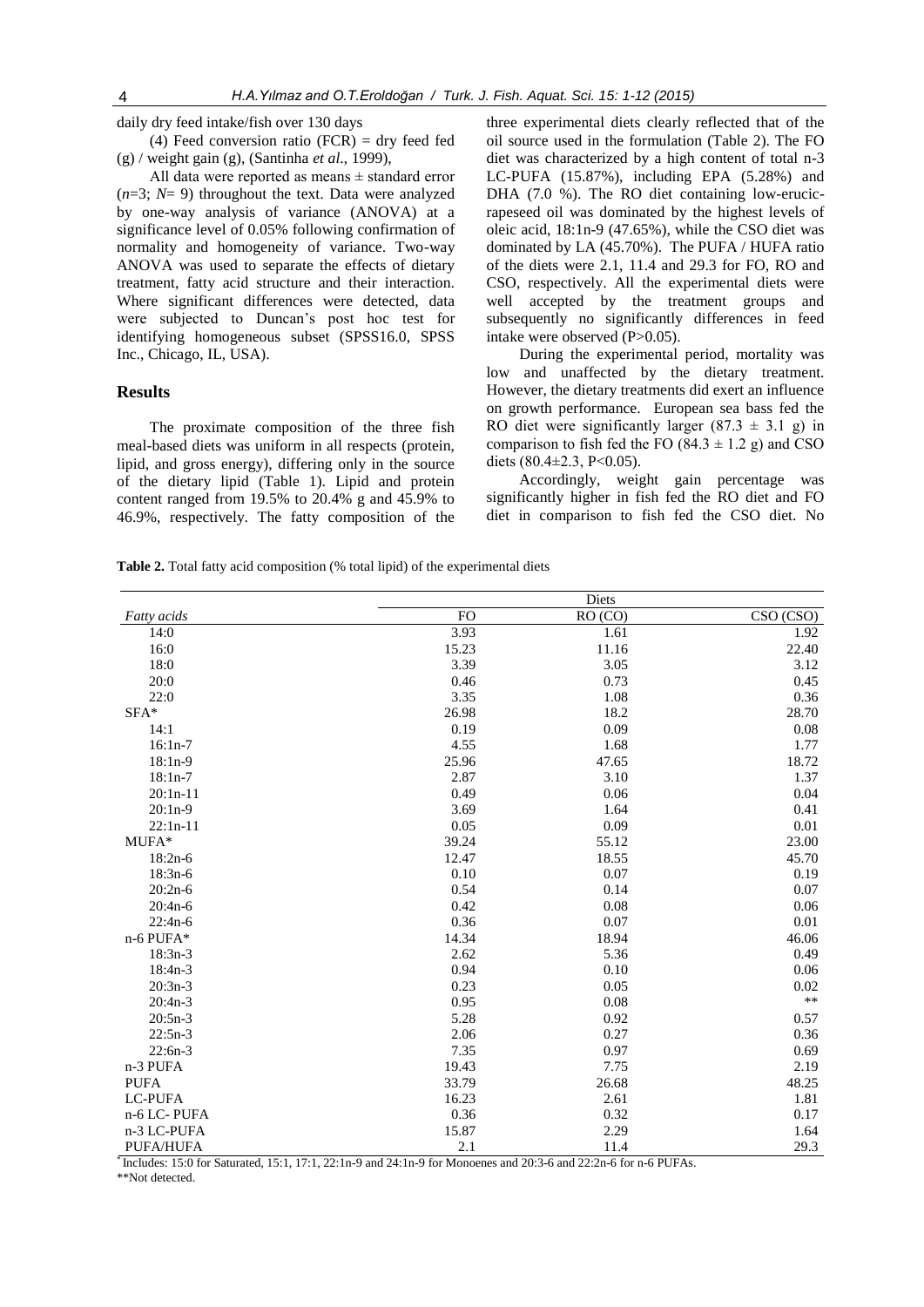significant differences in feed conversion ratio or daily feed intake were noted among the groups over the 130-day experimental period (Table 3). However, somatometric parameters differed significantly among the dietary treatments. The hepatosomatic index (HSI) of fish receiving the FO and CSO diets were lower than fish receiving the RO diet, while the highest viscerosomatic index (VSI) was observed in fish fed the CSO diet (Table 3).

The chemical composition of whole body and fillet samples was significantly affected by the diets. While there were no significant differences in the fillet protein composition across all groups (P>0.05), whole body protein content in fish fed the CSO diet was significantly higher than all other groups (P<0.05). Lipid levels of whole body samples were lower in fish fed the RO diet (7.7%) than fish fed the CSO diet and the FO diet (8.7% and 8.3%) (Table 3). On the other hand, lipid levels in fish fillets were significantly higher in fish receiving RO diet in comparison to other groups.

As expected, the fatty acid content of fish fillets mirrored that of the experimental diets. However, the concentrations of EPA and DHA were the exception here, and were somewhat conserved irrespective of the alternative oil treatment received. (Table 4). As such, fish receiving the RO and CSO diets contained high concentrations of 16:0, oleic acid (18:1n-9, OA) and LA, while fish fed the FO diet were characterized by high concentrations of LC-PUFA. Total saturated fatty acids (SFA) (primarily 16:0) were highest in fish fed the FO diet and lowest in fish fed CSO, however, no significant differences were noted amongst the dietary treatment for this class. Total monounsaturated fatty acid concentrations were close to identical across the treatments, but the major monoenes, OA, was significantly higher in the fillets of fish fed the RO and CSO diets due to a higher dietary inclusion. On the contrary, total PUFA content of the fish fed the RO diet was lower than the fish fed the CSO and FO diets.

As shown in Table 5, DHA and SFA (namely 18:0 and 20:0), 20:1n-11, 20:4n-6 and 20:3n-3 were present in higher concentrations in fillet lipids than in the dietary lipid, suggesting that these fatty acids were selectively deposited in fillet lipids. Similar results were also evident for LC-PUFA, n-3 LC PUFA and n-6 LC PUFA across all dietary groups. However, LA was present in lowest concentration in fish fed the RO and FO dies. ALA and OA were present in lower concentration in fillet lipids than in the dietary lipid in fish fed the CSO diet and FO diet respectively. EPA was highly present in flesh lipid than in dietary lipid by fish-fed RO and CSO, whereas the lowest values were recorded in fish fed the FO diet. Clearly, DHA was preferentially deposited in flesh lipid relative to its level in dietary lipid among the experimental groups.

Generally regardless of dietary treatment, each specific fatty acid was digested efficiently (Table 6). The absorption of individual dietary saturated fatty acids decreased with chain length (Table 7). Moreover, the apparent digestibility of unsaturated fatty acids decreased as the position of the first double bond moved from the methyl end of the carbon chain, with n-3 fatty acids absorbed at a higher rate compared to n-6 and n-9 fatty acids (Table 6). Similarly, the inverse was apparent with regard to apparent digestibility and the degree of unsaturation. Individual fatty acids all recorded relatively high

**Table 3.** Growth performance, proximate composition whole body and fillet (% as is, mean  $\pm$  SE, n=3) of European sea bass fed the experimental diets for 130 days.

|                                 | Diets                     |                        |                            |
|---------------------------------|---------------------------|------------------------|----------------------------|
| Growth parameters               | FO.                       | RO.                    | <b>CSO</b>                 |
| Initial Weight (g)              | $35.2 \pm 0.2$            | $35.7 \pm 0.2$         | $35.8 \pm 0.2$             |
| Final Weight (g)                | $84.3 \pm 1.2^{ab}$       | $87.3 \pm 3.1^a$       | $80.4 \pm 2.3^b$           |
| Weight Gain (g/fish)            | $49.1 \pm 1.7^{ab}$       | $51.6 \pm 2.2^a$       | $44.6 \pm 0.6^b$           |
| SGR $(\%$ g day <sup>-1</sup> ) | $0.67 \pm 0.1^{\circ}$    | $0.69 \pm 0.1^{\circ}$ | $0.62 \pm 0.1^b$           |
| DFI $(g/day)$                   | $17.3 \pm 0.6$            | $18.2 \pm 0.6$         | $17.1 \pm 0.8$             |
| <b>FCR</b>                      | $2.4 \pm 0.1$             | $2.4 \pm 0.1$          | $2.6 \pm 0.1$              |
| <b>HSI</b>                      | $1.2 \pm 0.2^b$           | $1.7 \pm 0.3^{\rm a}$  | $1.3 \pm 0.1^b$            |
| VSI                             | $1.2 \pm 0.5^{\circ}$     | $2.2 \pm 0.7^b$        | $2.6 \pm 0.7^{\rm a}$      |
| Proximate composition           |                           |                        |                            |
| Whole Body                      |                           |                        |                            |
| Protein                         | $18.6 \pm 0.2^{\text{a}}$ | $18.6 \pm 1.6^a$       | $17.6 \pm 0.7^b$           |
| Lipid                           | $8.3 \pm 0.2^{ab}$        | $7.7 \pm 0.2^b$        | $8.7 \pm 0.2^{\text{a}}$   |
| Dry Matter                      | $35.5 \pm 0.4^{\circ}$    | $34.5 \pm 0.4^b$       | $31.4 \pm 0.3^{\circ}$     |
| Ash                             | $6.6 \pm 0.2^{\text{a}}$  | $5.3 \pm 0.4^b$        | $5.1 \pm 0.1^b$            |
| Fillet                          |                           |                        |                            |
| Protein                         | $19.6 \pm 0.1$            | $19.3 \pm 0.3$         | $19.8 \pm 0.5$             |
| Lipid                           | $3.34 \pm 0.1^b$          | $3.6 \pm 0.1^{ab}$     | $2.7 \pm 0.2$ <sup>c</sup> |
| Dry Matter                      | $25.4 \pm 0.4^a$          | $24.7 \pm 0.4^{ab}$    | $23.9 \pm 0.3^{\circ}$     |
| Ash                             | $1.7 \pm 0.1^{\circ}$     | $1.6 \pm 0.1^{ab}$     | $1.5 \pm 0.1^{\rm bc}$     |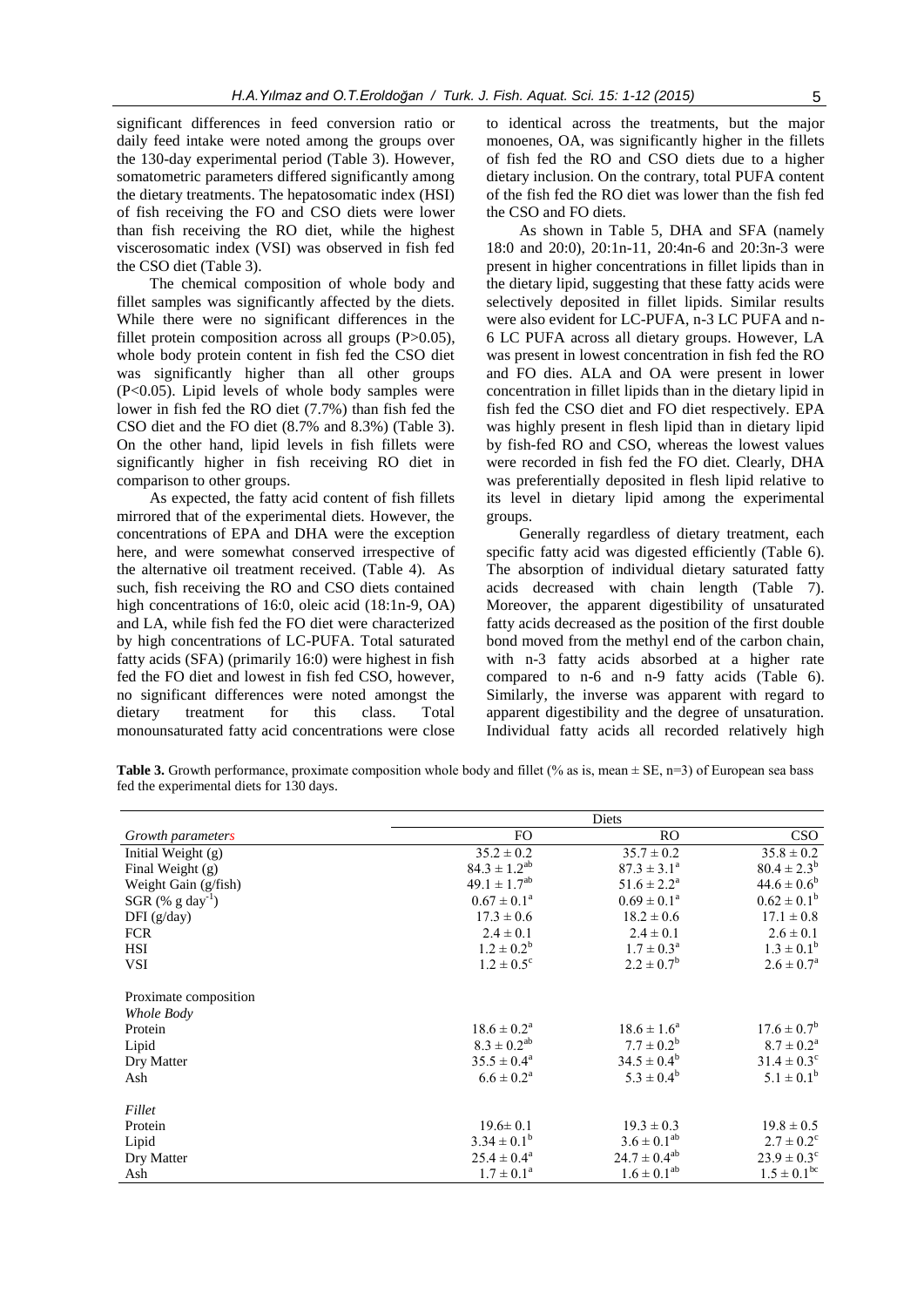|                    | Diets                        |                           |                              |
|--------------------|------------------------------|---------------------------|------------------------------|
| <b>Fatty</b> acids | FO                           | <b>RO</b>                 | CSO                          |
| 14:0               | $3.05 \pm 0.2^a$             | $2.46 \pm 0.1^{b}$        | $2.40 \pm 0.2^b$             |
| 16:0               | $16.67 \pm 0.8$              | $16.17 \pm 0.0$           | $16.01 \pm 0.0$              |
| 18:0               | $3.72 \pm 0.4^b$             | $3.86 \pm 0.1^b$          | $4.77 \pm 0.0^a$             |
| 20:0               | $3.65 \pm 0.1^b$             | $4.32 \pm 0.1^a$          | $2.64 \pm 0.0^c$             |
| 22:0               | $1.77 \pm 0.1^a$             | $1.79 \pm 0.0^a$          | $1.34 \pm 0.0^b$             |
| <b>SFA</b>         | $29.23 \pm 0.6$              | $28.92 \pm 0.5$           | $27.40 \pm 0.2$              |
| 14:1               | $0.07 \pm 0.1^{\rm b}$       | $0.08 \pm 0.0^a$          | $0.06 \pm 0.0^b$             |
| $16:1n-7$          | $0.05 \pm 0.0$               | $0.05 \pm 0.0$            | $0.05 \pm 0.0$               |
| $18:1n-9$          | $25.32 \pm 0.4^{\circ}$      | $31.93 \pm 0.5^a$         | $28.84 \pm 0.6^b$            |
| $18:1n-7$          | $2.50 \pm 0.1^a$             | $2.36 \pm 0.0^b$          | $2.35 \pm 0.1^b$             |
| $20:1n-11$         | $0.52 \pm 0.1$               | $0.52 \pm 0.0$            | $0.46 \pm 0.0$               |
| $20:1n-9$          | $0.07 \pm 0.1^{\text{a}}$    | $0.04 \pm 0.0^b$          | $0.01 \pm 0.0^{\circ}$       |
| $22:1n-11$         | $0.17 \pm 0.1^a$             | $0.14 \pm 0.0^b$          | $0.11 \pm 0.0^{\circ}$       |
| <b>MUFA</b>        | $29.66 \pm 0.6^{\circ}$      | $36.10 \pm 0.6^a$         | $32.71 \pm 0.6^b$            |
| $18:2n-6$          | $17.62 \pm 0.5^b$            | $17.92 \pm 0.0^b$         | $22.92 \pm 0.2^a$            |
| $18:3n-6$          | $0.08 \pm 0.1^a$             | $0.06 \pm 0.0^b$          | $0.08 \pm 0.0^a$             |
| $20:2n-6$          | $0.01 \pm 0.0$               | $0.01 \pm 0.0$            | $0.01 \pm 0.0$               |
| $20:4n-6$          | $0.63 \pm 0.1^a$             | $0.53 \pm 0.0^b$          | $0.65 \pm 0.0^a$             |
| $22:4n-6$          | $0.37 \pm 0.1$               | $0.01 \pm 0.0$            | $0.01 \pm 0.0$               |
| n-6 PUFA           | $18.78 \pm 0.5^b$            | $18.58 \pm 0.0^b$         | $23.67 \pm 0.1^a$            |
| $18:3n-3$          | $0.66 \pm 0.0^a$             | $0.49 \pm 0.0^{\circ}$    | $0.57 \pm 0.0^b$             |
| $18:4n-3$          | $0.70 \pm 0.0^{\text{a}}$    | $0.71 \pm 0.0^a$          | $0.62 \pm 0.1^{\text{ b}}$   |
| $20:3n-3$          | $0.54 \pm 0.0^a$             | $0.46 \pm 0.0^b$          | $0.44 \pm 0.0^b$             |
| $20:4n-3$          | $0.33 \pm 0.0$               | $0.01 \pm 0.0$            | $0.01 \pm 0.0$               |
| $20:5n-3$          | $4.88 \pm 0.0^a$             | $4.73 \pm 0.2^{\text{a}}$ | $3.57 \pm 0.2^{\mathrm{b}}$  |
| $22:5n-3$          | $2.50 \pm 0.0^{\circ}$       | $1.87 \pm 0.1^{\circ}$    | $1.09 \pm 0.2$ <sup>c</sup>  |
| $22:6n-3$          | $12.73 \pm 0.0^{\text{a}}$   | $7.93 \pm 0.1^{\circ}$    | $9.41 \pm 0.1^{\text{ b}}$   |
| n-3 PUFA           | $22.34 \pm 0.0^a$            | $16.20 \pm 0.3^b$         | $15.70 \pm 0.1$ <sup>c</sup> |
| <b>PUFA</b>        | $41.12 \pm 0.3$ <sup>a</sup> | $34.78 \pm 0.3^{\circ}$   | 39.36 $\pm$ 0.0 <sup>b</sup> |
| <b>LC-PUFA</b>     | $22.05 \pm 0.5^a$            | $15.60 \pm 0.0^b$         | $15.18 \pm 0.0^{bc}$         |
| n-6 LC-PUFA        | $1.08 \pm 0.7^{\rm a}$       | $0.60 \pm 0.3^c$          | $0.67 \pm 0.2^b$             |
| n-3 LC-PUFA        | $20.98 \pm 0.6^a$            | $15.00 \pm 0.0^b$         | $14.51 \pm 0.0$ <sup>c</sup> |

**Table 4.** Flesh fatty acid composition of sea bass fed different diets over a 130 day period.

\*\*\* Values in the same row with different superscripts are significantly different (P<0.05)

digestibility values. The apparent digestibility of saturated fatty acids recorded a significant negative trend in relation to chain length. Individual dietary fatty acid digestibility increased with the degree of unsaturation. This trend was particularly apparent for SFA classes which increased (P<0.05) from 95.7  $\pm$ 0.0% to 96.1 $\pm$  0.1%, as was also the case for PUFA (Figure 1). The PUFA/HUFA ratio increased considerably as the fish oil component of the diet was substituted with RO and CSO.

## **Discussion**

The present study indicates that the fish oil component of practical diet for European sea bass can be replaced by MUFA-rich rapeseed oil with minimal adverse effects on growth, survival and proximate composition. In contrast, the 100% substitution of fish oil with cottonseed oil did result in reduced growth performance of sea bass. In a similar study on sea bass, Izquierdo *et al.* (2003) reported that the replacement of 60% of fish oil with linseed oil (n-3 PUFA-rich), soybean oil (n-6 PUFA-rich), rapeseed oil (MUFA-rich) and a mixed-blend did not negatively impact on fish performance, when high lipid content (25%) diets were evaluated. As in many instances, this result is similar to a number of the other earlier studies with European sea bass and salmonids where the complete replacement of dietary fish oil with alternative vegetable oils has resulted in no affect on fish growth performance (Guillou *et al.,* 1995; Tocher *et al.,* 2000; Torstensen *et al.,* 2000; Bell *et al.,* 2001, 2002, Mourente *et al.,* 2005b; Turchini *et al.,* 2011b; Eroldoğan *et al.,* 2012; Eroldoğan *et al.,* 2013).

In the present study, the final weight, weight gain and specific growth rate of the fish reared on the RO and FO diets were significantly higher than those fish fed the CSO diet. It is important to underline that diets used in the present study contained a relatively large amount of fish meal (510 g/kg), and thus contained some n-3 LC-PUFA (varying from 0.28 to 0.38 % of dry diet in CSO and RO, respectively). Even though all diets contained the same quantity of the fish meal, the CSO diet exhibited slightly lower growth performance than the other diets and can therefore be deemed unsuitable for complete fish oil substitution for sea bass. It is well known that MUFArich diets are more efficiently transformed into energy via the process of β-oxidation than n-6 PUFA-rich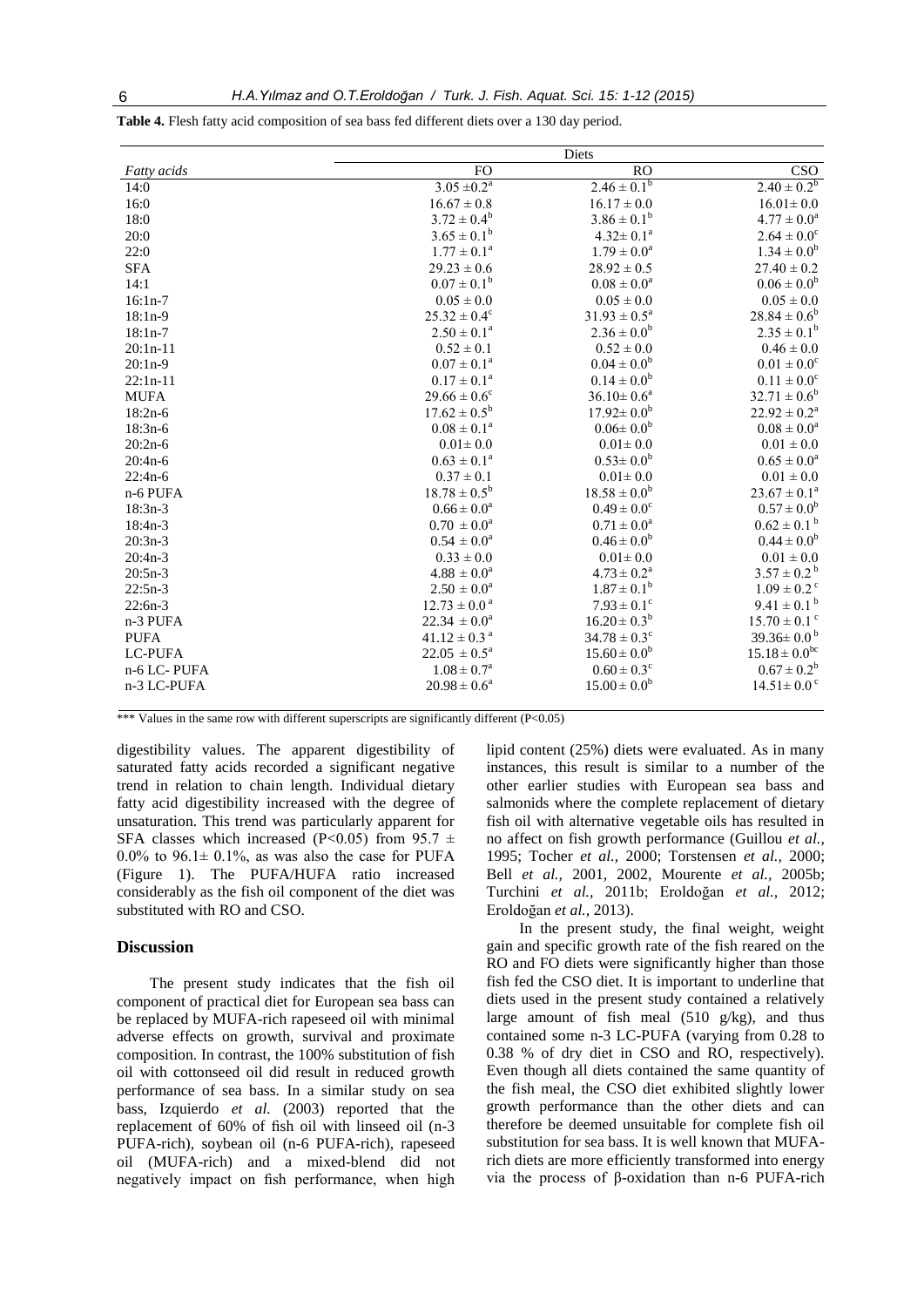| <b>Fatty Acid</b> | $\Delta$ FO | $\triangle$ RO | $\triangle$ CSO |
|-------------------|-------------|----------------|-----------------|
| 14:0              | $-0.88$     | 0.85           | 0.48            |
| 16:0              | 1.44        | 5.01           | $-6.39$         |
| 18:0              | 0.33        | 0.81           | 1.65            |
| 20:0              | 3.19        | 3.59           | 2.19            |
| 22:0              | $-1.58$     | 0.71           | 0.98            |
| <b>SFA</b>        | 2.25        | 10.80          | $-1.30$         |
| 14:1              | $-0.12$     | $-0.01$        | $-0.02$         |
| $16:1n-7$         | $-4.50$     | $-1.63$        | $-1.72$         |
| $18:1n-9$         | $-0.64$     | $-15.72$       | 10.12           |
| $18:1n-7$         | $-0.37$     | $-0.74$        | 0.98            |
| $20:1n-11$        | 0.03        | 0.46           | 0.42            |
| $20:1n-9$         | $-3.62$     | $-1.60$        | $-0.40$         |
| $22:1n-11$        | 0.12        | 0.05           | 0.05            |
| <b>MUFA</b>       | $-12.58$    | $-19.02$       | 9.72            |
| $18:2n-6$         | 5.15        | $-0.63$        | $-22.78$        |
| $18:3n-6$         | $-0.02$     | $-0.01$        | $-0.11$         |
| $20:2n-6$         | $-0.53$     | $-0.13$        | $-0.07$         |
| $20:4n-6$         | 0.21        | 0.45           | 0.59            |
| $22:4n-6$         | 0.01        | $-0.06$        | 0.00            |
| n-6 PUFA          | 4.43        | $-0.36$        | $-22.33$        |
| $18:3n-3$         | $-1.96$     | $-4.87$        | 0.08            |
| $18:4n-3$         | $-0.24$     | 0.61           | 0.56            |
| $20:3n-3$         | 0.31        | 0.41           | 0.42            |
| $20:4n-3$         | $-0.62$     | $-0.07$        | 0.00            |
| $20:5n-3$         | $-0.40$     | 3.81           | 3.00            |
| $22:5n-3$         | 0.44        | 1.60           | 0.27            |
| $22:6n-3$         | 5.38        | 6.96           | 8.72            |
| n-3 PUFA          | 2.90        | 8.46           | 13.5            |
| <b>PUFA</b>       | 7.33        | 8.10           | $-8.84$         |
| <b>LC-PUFA</b>    | 5.77        | 12.99          | 13.37           |
| n-6 LC-PUFA       | 0.66        | 0.28           | 0.50            |
| n-3 LC-PUFA       | 5.11        | 12.71          | 12.87           |

**Table 5.** Fatty acid concentration in flesh including the difference (Δ) between diet and fatty acid values for FO, RO and CSO

Negative values Δ indicates lower values in flesh compared with diet whereas positive values indicate accumulation in flesh relative to diet.

oils as MUFA-rich oils are more digestible than n-6 PUFA-rich oils (Turchini *et al.,* 2011a; Eroldoğan *et al.,* 2013). Thus, this might in part explain the higher growth performance in fish fed the RO diet in the present study.

In the present study, by replacing fish oil with rapeseed oil, slight increases in HSI was observed which is in accordance with some other studies (Caballero *et al.,* 2004, Wassef *et al.,* 2007, Benedito-Palos *et al., 2*007, Piedecausa *et al.,* 2007, Leaver *et al.,* 2008). In many instances, when n-6 PUFA rich alternative oils were used to replace fish oil, the modification of the hepatic lipid content was recorded (Caballero *et al.,* 2004; Wassef *et al.,* 2007; Benedito Palos*et al.,* 2007; Piedecausa *et al.,* 2007; Leaver *et al.,* 2008; Eroldoğan *et al.*, 2012). Increased hepatic lipid deposition is commonly associated with the morphological alteration known as steatosis, which is due to increased synthesis and deposition of triacylglycerols in hepatocyte vacuoles (Montero and Izquierdo, 2010).

The fatty acid compositions of tissue lipids of cold/temperate species are known to be highly influenced by dietary fatty acids (Torstensen *et al.,*

2000; Rosenlund *et al.,* 2001; Eroldoğan *et al.,* 2012) and linear correlations exist between individual fatty acids in fillet total lipid and their concentrations in dietary lipids (Bell, *et al.,* 2001; Bell *et al.,* 2002). Previous studies have shown that although dietary fatty acids correlated to fatty acids deposited in flesh, specific fatty acids were selectively utilized or retained (Bell *et al.,* 2001; Bell *et al.,* 2002; Torstensen *et al.,* 2004). This was amply confirmed in the present study. It appeared that while dietary fatty acids influence fillet fatty acids, DHA was selectively retained in the muscle compared to other fatty acids. Higher levels of DHA in fish fillets in comparison to the concentration present in the diet was also observed in Atlantic salmon (Bell *et al.,* 2001, 2002), rainbow trout, *Oncorhynchus mykiss* (Caballero *et al.,* 2002) and turbot, *Psetta maxima* (Bell *et al.,* 1994; Regost *et al.,* 2003). The possible mechanisms underlying this selective deposition include the high specificity of fatty acyl transferase for DHA. Within this context, the results of the present study, in line with previous published studies, clearly suggest that some dietary fatty acids particularly MUFA can be preferentially β-oxidized when provided in dietary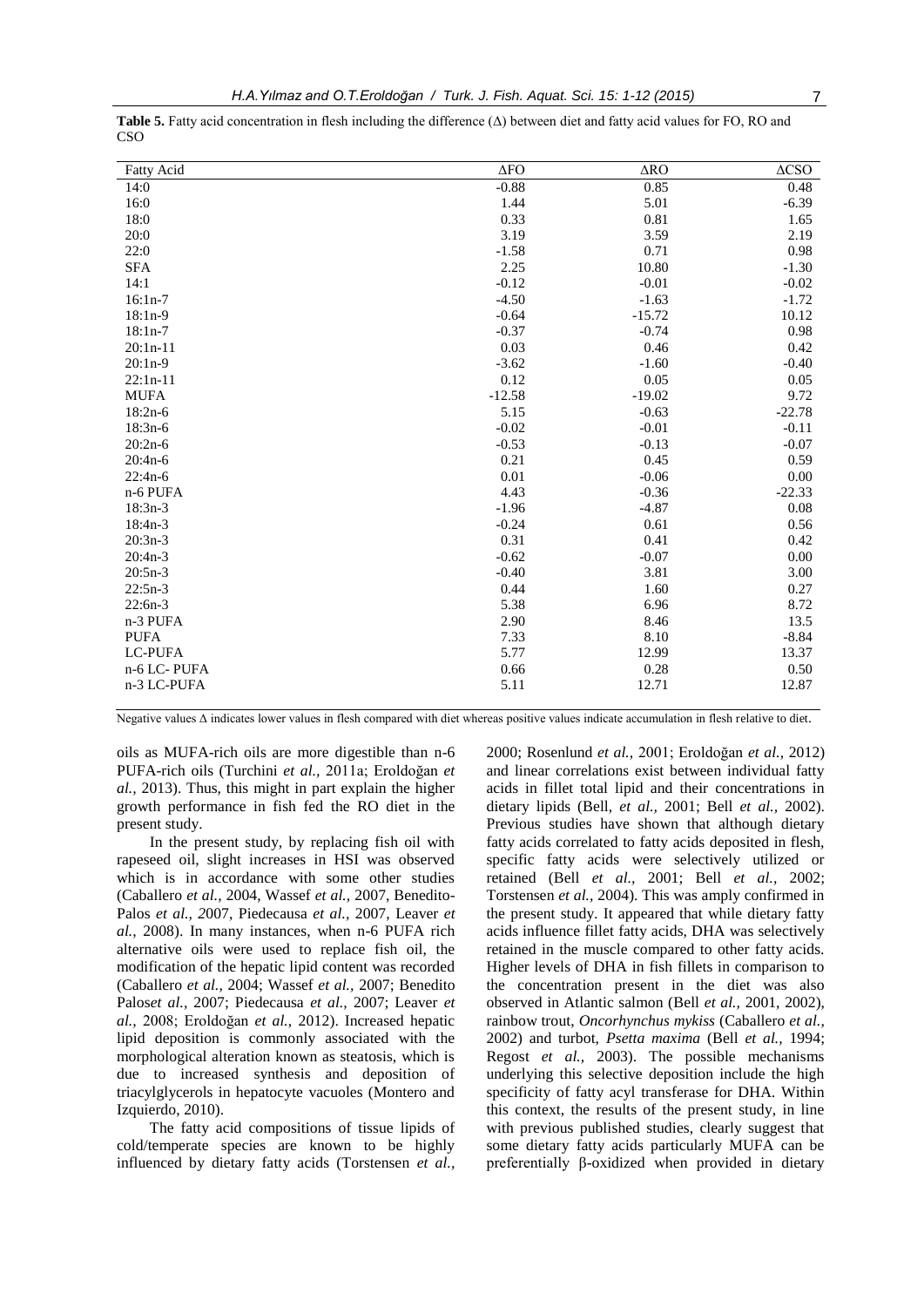|             |                             | <b>Diets</b>                |                              |
|-------------|-----------------------------|-----------------------------|------------------------------|
|             | F <sub>O</sub>              | <sub>RO</sub>               | CSO                          |
| 14:0        | 99.5 $\pm$ 0.1 <sup>a</sup> | $93.4 \pm 0.4$ <sup>c</sup> | $95.0 \pm 0.3^{b}$           |
| 16:0        | $95.7 \pm 0.1^{ab}$         | $94.2 \pm 0.5^{\rm b}$      | $96.1 \pm 0.1^a$             |
| 18:0        | $94.0 \pm 0.1$              | $93.8 \pm 0.8$              | $92.8 \pm 0.2$               |
| 20:0        | $94.1 \pm 0.0$              | $93.1 \pm 1.6$              | $92.9 \pm 0.3$               |
| 22:0        | $99.4 \pm 0.0$              | $98.8 \pm 0.5$              | $98.7 \pm 1.0$               |
| <b>SFA</b>  | $96.1 \pm 0.1$              | $96.0 \pm 0.6$              | $95.7 \pm 0.0$               |
| 14:1        | $96.7 \pm 0.2$              | $89.5 \pm 9.1$              | $92.0 \pm 1.2$               |
| $16:1n-7$   | $99.8 \pm 0.0^a$            | $95.2 \pm 0.4^b$            | $95.2 \pm 0.5^{\rm b}$       |
| $18:1n-7$   | $97.0 \pm 0.1^b$            | $99.2 \pm 0.1^a$            | $98.4 \pm 0.5^{\text{a}}$    |
| $18:1n-9$   | $97.5 \pm 0.0^b$            | $98.6 \pm 0.1^{\text{a}}$   | $97.1 \pm 0.1$ <sup>c</sup>  |
| $20:1n-9$   | $98.7 \pm 0.1^{\text{a}}$   | $98.4 \pm 0.3^a$            | $94.6 \pm 0.4^b$             |
| $22:1n-11$  | $98.3 \pm 1.2^a$            | $78.2 \pm 11.4^b$           | $66.9{\pm}7.2^{b}$           |
| <b>MUFA</b> | $99.4 \pm 0.0^a$            | $99.2 \pm 0.3^{\text{a}}$   | $97.3 \pm 0.1^b$             |
| $18:2n-6$   | $97.7 \pm 0.1$ <sup>c</sup> | $98.2 \pm 0.2^b$            | $99.5 \pm 0.1^a$             |
| $18:3n-6$   | 99.8 $\pm$ 1.1 <sup>a</sup> | $75.8 \pm 1.4^b$            | $99.7 \pm 0.4^a$             |
| $20:2n-6$   | $99.6 \pm 0.1^{\text{a}}$   | $82.5 \pm 6.5^b$            | $84.9 \pm 1.5^{b}$           |
| $20:3n-6$   | 99.6 $\pm 0.9^{\text{a}}$   | $87.4 \pm 0.0^b$            | $77.0 \pm 19.4$ <sup>c</sup> |
| $20:4n-6$   | $98.8 \pm 0.1^a$            | $73.7 \pm 8.1^b$            | $98.4 \pm 0.8^a$             |
| $22:4n-6$   | 99.1 $\pm$ 0.2 <sup>a</sup> | $69.0 \pm 0.0^b$            | $81.2 \pm 1.8^{ab}$          |
| n-6 PUFA    | $98.8 \pm 0.1^a$            | $97.7 \pm 0.1^{\mathrm{b}}$ | $97.8 \pm 0.2^b$             |
| $18:3n-3$   | $99.8 \pm 0.1^{\text{a}}$   | 99.1 $\pm$ 0.1 <sup>a</sup> | $96.5 \pm 0.2^b$             |
| $18:4n-3$   | $99.6 \pm 0.1^a$            | $85.1 \pm 4.3^{b}$          | $95.4 \pm 02.7$ <sup>b</sup> |
| $20:3n-3$   | $99.8 \pm 0.7^{\text{a}}$   | $68.2 \pm 9.4^{\circ}$      | $98.3 \pm 4.8^a$             |
| $20:4n-3$   | 99.7 $\pm 0.5^{\text{a}}$   | $85.4 \pm 9.6^b$            | $99.0 \pm 0.0^a$             |
| $20:5n-3$   | $98.9 \pm 0.0^a$            | $88.5 \pm 3.2$ <sup>c</sup> | $94.8 \pm 0.4^b$             |
| $22:5n-3$   | $99.6 \pm 0.6^a$            | $92.7 \pm 8.6^b$            | $96.1 \pm 1.6^{ab}$          |
| $22:6n-3$   | $99.6 \pm 0.0^a$            | $94.3 \pm 1.4^b$            | $94.5 \pm 0.7$ <sup>b</sup>  |
| n-3 PUFA    | $99.2 \pm 0.1^a$            | $96.0 \pm 1.0^b$            | $96.6 \pm 0.8^b$             |
| <b>PUFA</b> | $98.8 \pm 0.1^a$            | $97.1 \pm 0.0^b$            | $96.8 \pm 0.2^b$             |
| n-6 LC-PUFA | $98.2 \pm 0.1^a$            | $84.5 \pm 8.3^{b}$          | $90.5 \pm 10.0^a$            |
| n-3 LC-PUFA | $98.8 \pm 0.1^a$            | $94.0 \pm 3.2^b$            | $95.2 \pm 11.9^b$            |

**Table 6.** Mean percentage ( $\pm$  SE) apparent fatty acids digestibility of the vegetable oil blend diets.

**Table 7.** The *F* and *P* value of two-way ANOVA for dietary treatment and acid structure (and their interaction) on the apparent digestibility in Sea bass.

|                                                       | Dietary treatment | FA structure | Interaction |
|-------------------------------------------------------|-------------------|--------------|-------------|
| Chain length<br>(14:0>16:0>18:0>20:0>22:0)            | 7.969***          | $37.512***$  | $3.925***$  |
| Degreee of unsaturation<br>(18:0>18:1>18:2>18:3>18:4) | $9.787***$        | $35.563***$  | $12.725***$ |
| Position of first double bond<br>$(n-3>n-6>n-9)$      | $7.000***$        | $5.438**$    | $12.971***$ |
| Fatty acid class<br>(SFA>MUFA>PUFA>HUFA)              | 13.374***         | 19.817***    | $8.765***$  |
| $D.***$ $0.001.**$ $0.01$                             |                   |              |             |

P: \*\*\*  $<0.001$ ; \*\* $<0.01$ 

surplus (Turchini *et al.*, 2011c). Therefore, it is worth at this point to underline that DHA can be spared from catabolism and thereby significantly improve its deposition into the flesh, as was also observed in other experiments (Turchini *et al.,* 2011b; Eroldoğan *et al.,* 2012; Eroldoğan *et al.,* 2013).

Obviously, the fatty acid composition of a vegetable oil alternative diet differs dramatically from the fatty acid composition of the FO and hence, dietary inclusion of RO and CSO at the expense of FO will affect the flesh fatty acid composition of the

fish. LA, LNA and oleic acid were preferentially utilized in flesh, when present at high concentrations in the diet, as reported previously (Bell *et al.,* 2002; Ng *et al.,* 2003). These data suggest that the monoene, oleic acid as well as LA and LNA, are readily oxidized when present in high concentrations. This difference between fillet oleic acid concentrations compared to dietary oleic concentration suggests an active biosynthesis (liponeogenesis) of this fatty acid. This observation is entirely consistent with the results of a previous study on the same species (Montero *et*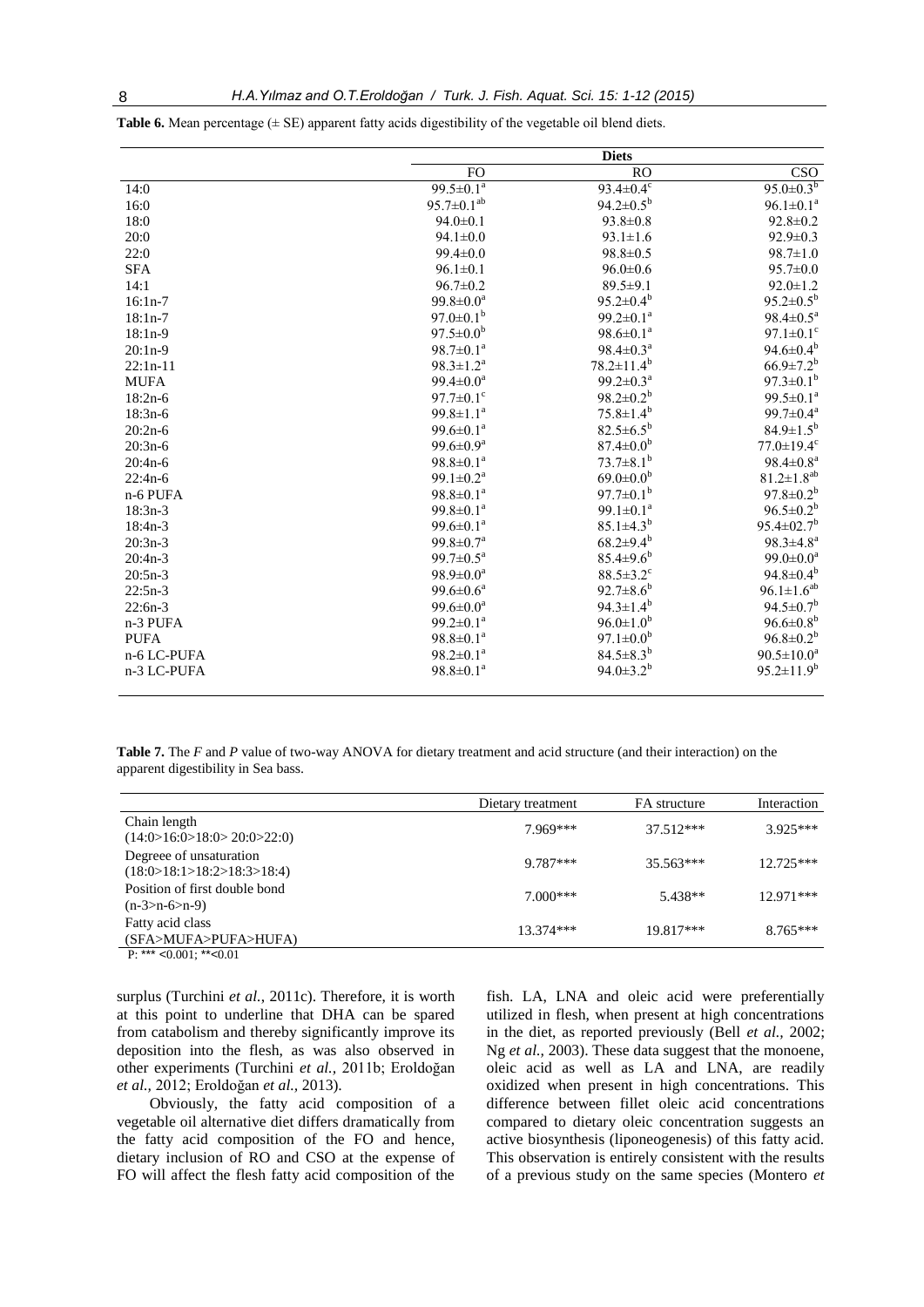

**Figure 1.** The apparent lipid digestibility in relation to the dietary PUFA/HUFA ratio. Dietary PUFA/HUFA ration for the FO, CO and CSO were 2.3, 12.8, 29.9 respectively.

*al.,* 2005). As mentioned above, dietary fatty acids generally influence flesh fatty acids, but some specific fatty acids have been suggested to be selectively retained or deposited (Turchini and Francis 2009). This has also been observed in marine carnivorous species such as red sea bream, *Pagrus major* (Huang *et al.,* 2007); turbot (Bell *et al.,* 1994; Regost *et al.,* 2003) and European sea bass (Mourente *et al.,* 2005a). CSO is rich in saturated fatty acids and n-6 PUFA, largely 16:0 and 18:2n-6, respectively, and RO is rich in MUFA while it lacks n-3 HUFA, resulting in a substantially increased PUFA/ HUFA ratio. It is clearly evident in our study that a higher dietary content of 18:2n-6, and therefore higher PUFA/ HUFA ratio, resulted in lower β-oxidation and higher deposition of HUFA (mainly DHA).

Lipid digestibility can be affected by many factors, with the digestibility of individual fatty acids varying greatly (Olsen and Ringo, 1997). In fish it is well known that fatty acids digestibility decrease with chain length (Sigurgisladottir *et al.,* 1992; Turchini *et al.,* 2010). Early nutritional evidence suggested that fatty acid composition, particularly the degree of unsaturation and the chain length, determines the lipid melting point (Olsen and Ringo 1997). In the present study, regardless of the substitution level, fatty acids present in the highest concentrations in the test diets were 16:0, 18:1 n-9, 18:2 n-6 and 18:3 n-3, which have individual melting points of 61.0, 13.0, -5.0 and -11.0 °C, respectively. Thus the low melting point of MUFA rich oil is a good indication of the fact that they are potentially a viable source of easily digestible energy. Eroldoğan *et al.,* (2013) noted that the high melting point of 18:1n-9 compared to 18:2n-6 can explain the decreased overall apparent fatty acid absorption of LC-PUFAs in sea bass fed the canola diet compare to cottonseed oil and mixture of these two vegetable oil (w:w).

According to this information, the FO and vegetable oil sources were close to identical in their content of SFA, MUFA, n-3 and n-6 classes and that

the principal difference was relative to a substantially increased PUFA/ HUFA ratio. Ultimately, the combination of chain length, degree of unsaturation and the melting point of individual fatty acids resulted in the apparent digestibility of SFA> MUFA> PUFA>HUFA and short chain>longer chain fatty acids, as reported extensively for several species (Turchini *et al.,* 2010; Francis *et al.,* 2007). This was the case in the present study, where the digestibility of saturated fatty acids for each of the dietary treatments was 14:0>16:0>18:0.>20.0>22:0. Fatty acid digestibility increased relative to the degree of unsaturation and PUFA/HUFA ration, as reported for various finfish species (Austreng *et al.,* 1980; Schwarz *et al.,* 1988; Olsen *et al.*, 1998; Røsjø *et al.*, 2000; Morais *et al.,* 2005; Turchini *et al.,* 2010; Francis *et al.,* 2007) and in this study.

In general, sn-1 to sn-3 positions of L-glycerol affects the lipid digestibility, i.e. SFA and MUFA are preferentially located in the sn-1 and sn-3 position of glycerol, whereas PUFA are preferentially located in the sn-2 position of glycerol (Sargent *et al.,* 2002). Therefore, highest lipid digestibility in fish fed with FO containing abundance of n-3 PUFA (especially EPA and DHA) can be explained by the dietary PUFA/ HUFA ratio which affects fatty acid hydrolysis and subsequent absorption. These results are in line with previous studies in mammals (Mu and Høy 2004), in rat (Brink *et al.,* 1995) and in fish (Koven *et al.,* 1994). In line with the previous studies, the lower lipid digestibility detected in fish fed with CSO was possibly associated with increased faecal lipid load (data not reported) and poor digestibility of saturates through poor lipid hydrolysis. The digestibility of individual fatty acids could have also been affected by other factors relative to emulsification, enzymatic hydrolysis, lipase specificities and micellar incorporation (Francis *et al*., 2007).

In conclusion, the results of the present study, aiming to investigate the effects of PUFA/ HUFA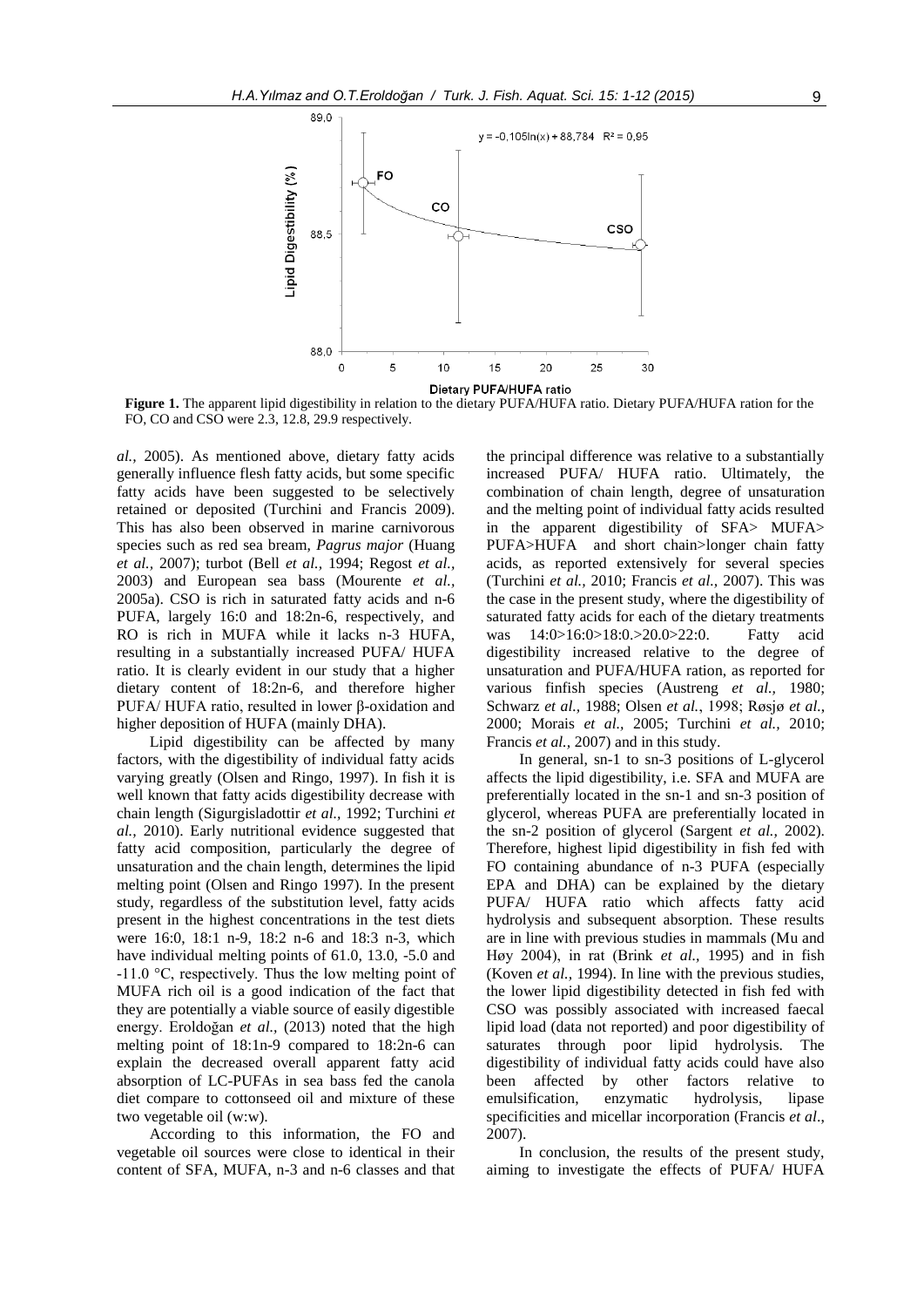ratio in diets of European sea bass, showed no negative results in growth, feed utilization and proximate composition of the fish. This suggests that RO and CSO can be successfully used as a sustainable alternative to FO in European sea bass nutrition. However, the dietary RO and CSO inclusion resulted in significant changes in the FA compositions of the fish tissues. These changes, including reductions in n-3 LC-PUFA may have a serious impact on the quality of the final product, in terms of its nutritional value to the human consumer, although, it should be noted that the reduction in EPA and especially in DHA were only modest. Thus, it is important to carefully consider the inclusion levels of CSO to optimize sea bass diets due to its lower digestibility.

# **Acknowledgment**

The study was supported by the TUBITAK project (106O195). H.A. Yılmaz was granted by the Research Fund of University of Çukurova (SUF2011D1). O.T. Eroldoğan received funding from the Research Fund of University of Çukurova (SUF2013BAP5). The authors also express their acknowledgments to Dr. Oğuz Taşbozan and Dr. Kenan Engin for their support in formulation of the diets.

## **References**

- AOAC 1995. Official Methods of Analysis. 16th edn. Vol. 1. Association of Official Analytical Chemists (AOAC). Arlington. MA.
- Austreng, E., Skrede, A. and Eldegard, A. 1980. Digestibility of fat and fatty acids in rainbow trout and mink*.* Aquaculture, 19: 93-95. [doi:10.1016/0044-](http://dx.doi.org/10.1016/0044-8486(80)90010-1) [8486\(80\)90010-1](http://dx.doi.org/10.1016/0044-8486(80)90010-1)
- Bell, J.G., Tocher, D.R., MacDonald, F.M. and Sargent, J.R. 1994. Effects of diets rich in linoleic (18:2n-6) and alpha-linolenic (18:3n-3) acids on the growth, lipid class and fatty acid compositions and eicosanoid production in juvenile turbot (*Scophthalmus maximus* L.) Fish Physiology Biochemistry, 13: 105-118. doi: 10.1016/0044-8486(80)90010-1.
- Bell, J.G., McEvoy, J., Tocher, D.R., McGhee, F., Campbell, P.J. and Sargent, J.R. 2001. Replacement of fish oil with rapeseed oil in diets of Atlantic salmon (*Salmo salar*) affects tissue lipid compositions and hepatocyte fatty acid metabolism. Journal Nutrition, 131: 1535-1543. doi: 0022-3166/01
- Bell, J.G., Henderson, R.J., Tocher, D.R., McGhee, F., Dick, J.R., Porter, A., Smullen, R.P. and Sargent, J.R. 2002. Substituting fish oil with crude palm oil in the diet of Atlantic salmon (*Salmo salar*) affects muscle fatty acid composition and hepatic fatty acid metabolism. Journal Nutrition, 132: 222-230. doi: 10.1007/BF00004336
- Benedito-Palos, L., Saera-Vila, A., Calduch-Giner, J., Kaushik, S. and Pérez-Sánchez, J. 2007. Combined replacement of fish meal and oil in practical diets for fast growing juveniles of gilthead sea bream (*Sparus aurata* L.) Networking of systemic and local components of GH/IGF axis. Aquaculture, 267: 199-

212. doi: 10.1016/j.aquaculture.2007.01.011

- Benedito-Palos, L., Navarro, J.C., Sitja-Bobodilla. A., Bell, J.G., Kaushik, S. and Perez-Sanchez, J. 2008. High levels of vegetable oils in plant protein rich diets fed to gilt head sea bream (*Sparus aurata* L.) growth performance, muscle fatty acid profiles and histological alterations of target tissues. British Journal of Nutrition, 100: 992-1003. doi: <http://dx.doi.org/10.1017/S0007114508966071>
- Brink E.J., Haddeman E., Fouw N.J.D. and Weststrate J.A. 1995. Positional distribution of stearic acid and oleic acid in a triacylglycerol and dietary calcium concentration determines the apparent absorption of these fatty acids in rats. Journal of Nutrition, 125: 2359-2387.
- Caballero, M.J., Obach, A., Rosenlund, G., Montero, D., Gisvold, M. and Izquierdo, M.S.2002. Impact of different dietary lipid sources on growth, lipid digestibility, tissue fatty acid composition and histology of rainbow trout, *Oncorhynchus mykiss*. Aquaculture, 214: 253-271. doi: 10.1016/S0044- 8486(01)00852-3
- Caballero, M. J., Izquierdo, M. S., Kjørsvik, E., Fernández, A. J. and Rosenlund, G. 2004. Histological alterations in the liver of sea bream *(Sparus aurata* L.) caused by short- or long-term feeding with vegetable oils. Recovery of normal morphology after feeding fish oil as the sole lipid source. Journal of Fish Diseases, 27: 531-541. doi: 10.1111/j.1365-2761.2004.00572.x
- Cho C.Y, Slinger S.J. and Bayley HS. 1982. Bioenergetics of salmonid fishes: Energy intake, expenditure and productivity. Comparative Biochemistry Physiology Part B**,** 73: 25-41. [doi:10.1016/0305-0491\(82\)90198-](http://dx.doi.org/10.1016/0305-0491(82)90198-5) [5.](http://dx.doi.org/10.1016/0305-0491(82)90198-5)
- Company R., Calduch-Giner J.A., Kaushik S. and Perez-Sanchez J. 1999. Growth performance and adiposity in gilthead sea bream (Sparus aurata): risks and benefits of high energy diets Aquaculture, 171 pp. 279–292. doi: 10.1016/S0044-8486(98)00495-5.
- Czesny, S. and Dabrowski, K. 1998. The effect of egg fatty acid concentrations on embryo viability in wild and domesticated walleye, *Stizostedion vitreum*. Aquatic Living Resource, 11: 371-378. doi:10.1016/S0990- 7440(99)80002-3.
- Dernekbaşı, S. and Karayücel, İ. 2010. Balık yemlerinde kanola yağının kullanımı. Turkish Journal of Fisheries and Aquatic Sciences, 4: 469-479. doi: 10.3153/jfscom.2010051
- Eroldoğan, O.T., Turchini, G. M., Yılmaz, H.A., Taşbozan, O., Engin, K., Ölçülü, A., Özşahinoğlu, I. and Mumoğullarında, P. 2012. Potential of cottonseed oil as fish oil replacer in European sea bass feed formulation. Turkish Journal of Fisheries and Aquatic Sciences, 12: 787-797. doi: 10.4194/1303-2712 v12\_4\_07
- Eroldoğan, O.T., Yılmaz, H.A., Turchini, G. M., Arslan M., Sirkecioğlu A.N., Engin, K., Özşahinoğlu, I. and Mumoğullarında, P. 2013. Fatty acid metabolism in European sea bass (*Dicentrarchus labrax*) effects of n-6 PUFA and MUFA in fish oil replaced diets. Fish Physiology and Biochemistry, 39: 941-955. doi: 10.4194/1303-2712-v12\_4\_07
- Folch, J., Lees, M. and Stanley, G.H.S. 1957. A simple method for the isolation and purification of total lipids from animal tissues. The Journal of Biological Chemistry, 226: 497-509.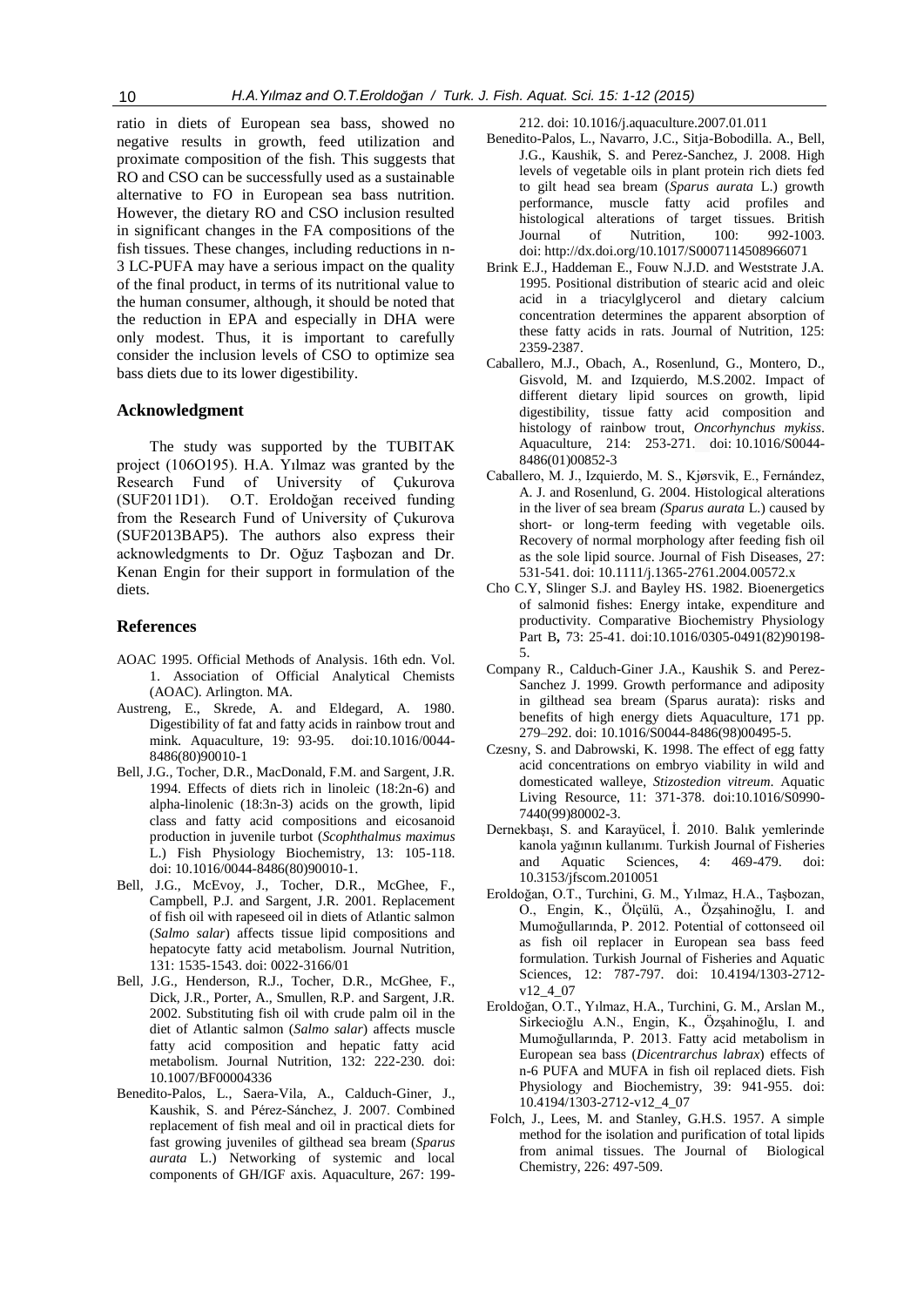- Francis, D.S., Turchini, G.M., Jones, P.L. and De Silva, S.S., 2007. Effects of fish oil substitution with a mix blend vegetable oil on nutrient digestibility in Murray cod (*Maccullochella peelii peelii*). Aquaculture, 269: 447-455. doi: 10.1021/jf062153x
- Furukawa, A. and Tsukahara, H. 1966. On the acid digestion method for the determination of chromic oxide as an indicator substance in the study of digestibility in fish. Bulletin of the Japanese Society for the Science of Fish**,** 32:502-506.
- Guillou, A., Soucy, P., Khalil, M. and Adambounou, L. 1995. Effects of dietary vegetable and marine lipid on growth, muscle fatty acid composition and organoleptic quality of flesh of brook charr, *Salvelinus fontinalis*. Aquaculture, 136: 351-362. [doi:10.1016/0044-8486\(95\)00053-4.](http://dx.doi.org/10.1016/0044-8486(95)00053-4)
- Huang, S.S.Y., Oo, A.N., Higgs, D.A., Brauner C.J. and Satoh, S. 2007. Effect of dietary canola oil level on the growth performance and fatty acid composition of juvenile red sea bream, *Pagrus major*. Aquaculture, 271: 420-431. doi.10.1016/j.aquaculture
- Izquierdo, M.S., Montero, D., Robaina, L., Caballero, M.J., Rosenlund, G. and Ginés, R., 2005. Alterations in fillet fatty acid profile and flesh quality in gilthead sea bream (*Sparus aurata*) fed vegetable oils for a long term period. Recovery of fatty acid profiles by fish oil feeding. Aquaculture, 250: 431-444. doi:10.1016/j.aquaculture.2004.12.001
- Koven, W. M., Henderson, R. J. and Sargent, J. R. 1994. Lipid digestion in turbot (*Scophthalmus maximus*) I: Lipid class and fatty acid composition of digesta from different segments of the digestive tract. Fish Physiology Biochemistry, 13: 69-79. doi:10.1007/BF00004121.
- Leaver, M.J., Villeneuve, L.A.N., Obach, A., Jensen, L., Bron, J.E., Tocher, D.R. and Taggart, J.B. 2008. Functional genomics reveals increases in cholesterol biosynthetic genes and highly unsaturated fatty acid biosynthesis after dietary substitution of fish oil with vegetable oils in Atlantic salmon, *Salmo salar*. Bmc Genomics, 9: 299-314. doi:10.1186/1471-2164-9-299
- Maynard, L., Loosli, J., Hintz, H. and Warner, R. 1979. Animal Nutrition. 7th. The carbohydrates and their metabolism McGraw-Hill, Inc, New York: NY:74- 103.
- Metcalfe, L., Schmitz, A 1961. The lipid preparation of fatty acid esters for gas chromatographic analysis. Analytical Chemistry, 33: 363-364. doi: 10.1021/ac60235a044.
- Mourente, G., Dick, J.R., Bell, J.G. and Tocher, D.R. 2005a. Effect of partial substitution of dietary fish oil by vegetable oils on desaturation and ß-oxidation of  $[1^{-14}C]$  18:3n-3 (LNA) and  $[1^{-14}C]$  20:5n-3 (EPA) in hepatocytes and enterocytes of European sea bass, *Dicentrarchus labrax* L. Aquaculture, 248: 173-186. doi: 10.1016/j.aquaculture.2005.04.023
- Mourente, G., Good, J.E. and Bell, J.G. 2005b. Partial substitution of fish oil with rapeseed, linseed and olive oils in diets for European sea bass (*Dicentrarchus labrax* L.) effects on flesh fatty acid composition, plasma prostaglandins E2 and F2, immune function and effectiveness of a fish oil finishing diet. Aquaculture Nutrition, 11: 25-40. doi: 10.1111/j.1365-2095.2004.00320.x
- Montero, D., Robaina, L., Caballero, M.J., Gines, R. and Izquierdo M.S. 2005. Growth, feed utilization and

flesh quality of European sea bass (*Dicentrarchus labrax*) fed diets containing vegetable oil: A time course study on the effect of a re-feeding period with a %100 fish oil diet*.* Aquaculture, 248: 121-134. doi:10.1016/j.aquaculture.2005.03.003

- Montero, D. and Izquierdo, M. 2010. Welfare and health of fish fed vegetable oils as alternative lipid sources to fish oil. In: G.M. Turchini, W.K. Ng, R.D. Tocher (Ed.), Fish oil replacement and alternative lipid sources in aquaculture feeds, CRC Press, Taylor and Francis, Boca Raton, FL, USA:439-486.
- Morais, S., Koven, W., Rønnestad, I., Dinis, M.T. and Conceição, L.E.C. 2005. Dietary protein:lipid ratio and lipid nature affects fatty acid absorption and metabolism in a teleost larva. Brit. J. Nutr., 93: 813- 820. doi: <http://dx.doi.org/10.1079/BJN20051378>
- Mu, H. and C.-E. Høy. 2004. The digestion of dietary triacylglycerols. Prog. Lipid Res., 43:105-133. [doi:10.1016/S0163-7827\(03\)00050-X.](http://dx.doi.org/10.1016/S0163-7827(03)00050-X)
- Ng, W.K., Campbell, P.J., Dick, J.R. and Bell, J.G. 2003. Interactive effects of dietary palm oil concentration and water temperature on lipid digestibility in rainbow trout, *Oncorhynchus mykiss*. Lipids, 38: 1031-1038. doi: 10.1016/S0044-8486(02)00067-4
- Ng, W.K., Gibon, V. 2010. Palm oil ans saturated fatty acid-rich vegetable oil. In: G.M. Turchini, W.K. Ng, D.R. Tocher (eds), Fish Oil Replacement and Alternative Lipid Sources in Aquaculture Feeds, CRC Press, Taylor and Francis, Boca Raton, FL, USA:100- 132
- National Research Council 2011. Nutritional requirements of fish and shrimps. The National Academic Press, Washington, DC. 376 pp.
- Olsen,R.E., Henderson, R.J. and Ringø, E. 1998. The digestion and selective absorption of dietary fatty acids in Arctic charr, *Salvelinus alpinus* L. Aquaculture Nutrition, 4: 13-21. doi: 10.1046/j.1365- 2095.1998.00099.x
- Piedecausa, M.A., Mazón, M.J., García García, B. and Hernández, M.D. 2007. Effects of total replacement of fish oil by vegetable oils in the diets of sharpsnout seabream, *Diplodus puntazzo*. Aquaculture, 263: 211- 219. doi: 10.1016/j.aquaculture.2006.09.039
- Regost, C., Arzel, J., Robin, J., Rosenlund, G. and Kaushik, S.J. 2003. Total replacement of fish oil by soybean or linseed oil with a return to fish oil in turbot (*Psetta maxima*) 1. Growth performance, flesh fatty acid profile, and lipid metabolism. Aquaculture, 217: 465- 482. doi: 10.1016/S0044-8486(02)00259-4
- Richard, N., Kaushik S., Larroquet L., Panserat S. and Corraze G. 2006. Replacing dietary fish oil by vegetable oils has little effects on lipogenesis, lipid transport and tissue lipid uptake in rainbow trout (Oncorhynchus mykiss) Br. J. Nutr., 96, pp. 299–309. doi: 10.1079/BJN20061821.
- Rosenlund, G., Obach, A., Sandberg, M.G., Standal, H. and Tveit, K. 2001. Effect of alternative lipid sources on long-term growth performance and quality of Atlantic salmon, *Salmo salar* L. Aquaculture Research, 32: 323-328. doi: 10.1046/j.1355-557x.2001.00025.x
- Røsjø, C., Nordrum, S., Olli, J.J., Krogdahl, Å., Ruyter, B. and Holm, H. 2000. Lipid digestibility and metabolism in Atlantic salmon (*Salmo salar*) fed medium-chain triglycerides. Aquaculture, 190: 65–76. doi: 10.1016/S0044-8486(00)00395-1.
- Santinha P.J.M., Medale F., Corraze G. and Gomes